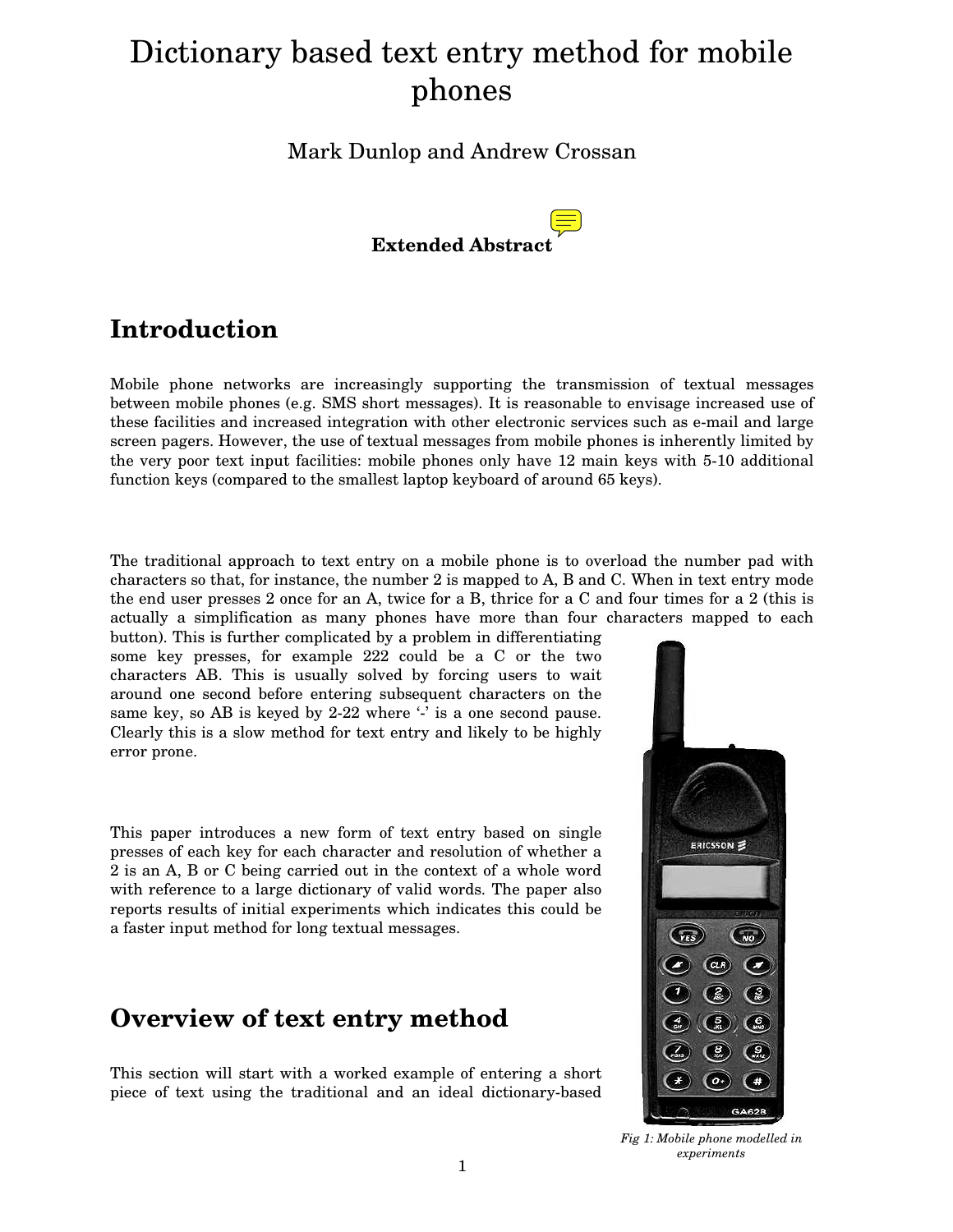system, it will then give an overview of the ambiguity problems and proposed solution plus a proposed extension to the basic dictionary approach.

To enter the phrase *see you at the pub* on a traditional mobile phone would involved the following sequence of keys 777722-22 1 99966688 1 28 1 84433 1 78822<sup>1</sup>. Under an ideal implementation of the dictionary model it is proposed that the user enters 733 1 968 1 28 1 843 1 782 and the dictionary will disambiguate, say, 968 to *you* as the most likely word from the possible set of words which can be made from WXYZ as the first letter, MNO as the second and TUV as the third.

Of course this approach faces an inherent weakness, what if the most likely word from a given sequence of key presses is not the word the user is wanting to enter. The proposed solution to this is to present the user initially with the most likely word when (s)he presses the space button (1). If this is not the word the user is wanting, (s)he presses the space button repeatedly until the desired word is shown then (s)he can carry on with the message as normal.

This approach requires a large dictionary of words in the language of usage of the phone and, furthermore, all morphological variants of these words which are used in the language together with information on how often each variant is used in the language (i.e. some measure of how common a word is, so that *you* can be proposed over *wot* (assuming *wot* is a valid word!)).

An extension of this model would be to give the user the ability to carry out automatic word completion, much like many Internet browsers now support URL completion. When a user starts a word the most likely word with that start could be proposed as a suggested word for autocompletion thus further accelerating the input process.

#### **Initial experiment**

-

While clearly reducing the number of keystrokes required in an ideal implementation, it is not clear whether the number of keystrokes would actually be reduced for actual messages based on real distribution of words in English. Furthermore, the dictionary based entry method may involve significantly higher cognitive load which would undo any benefit gained from fewer keystrokes. Finally, it is not clear whether a suitable set of statistics could be derived from usage information. To gain an initial feel for these a test experiment was conducted using students in the university entering messages on a Java on-workstation emulation of a mobile phone.

<sup>1</sup> spaces are used around the 1 key to separate words for ease of reading, 1 acts as a space on the modelled mobile phone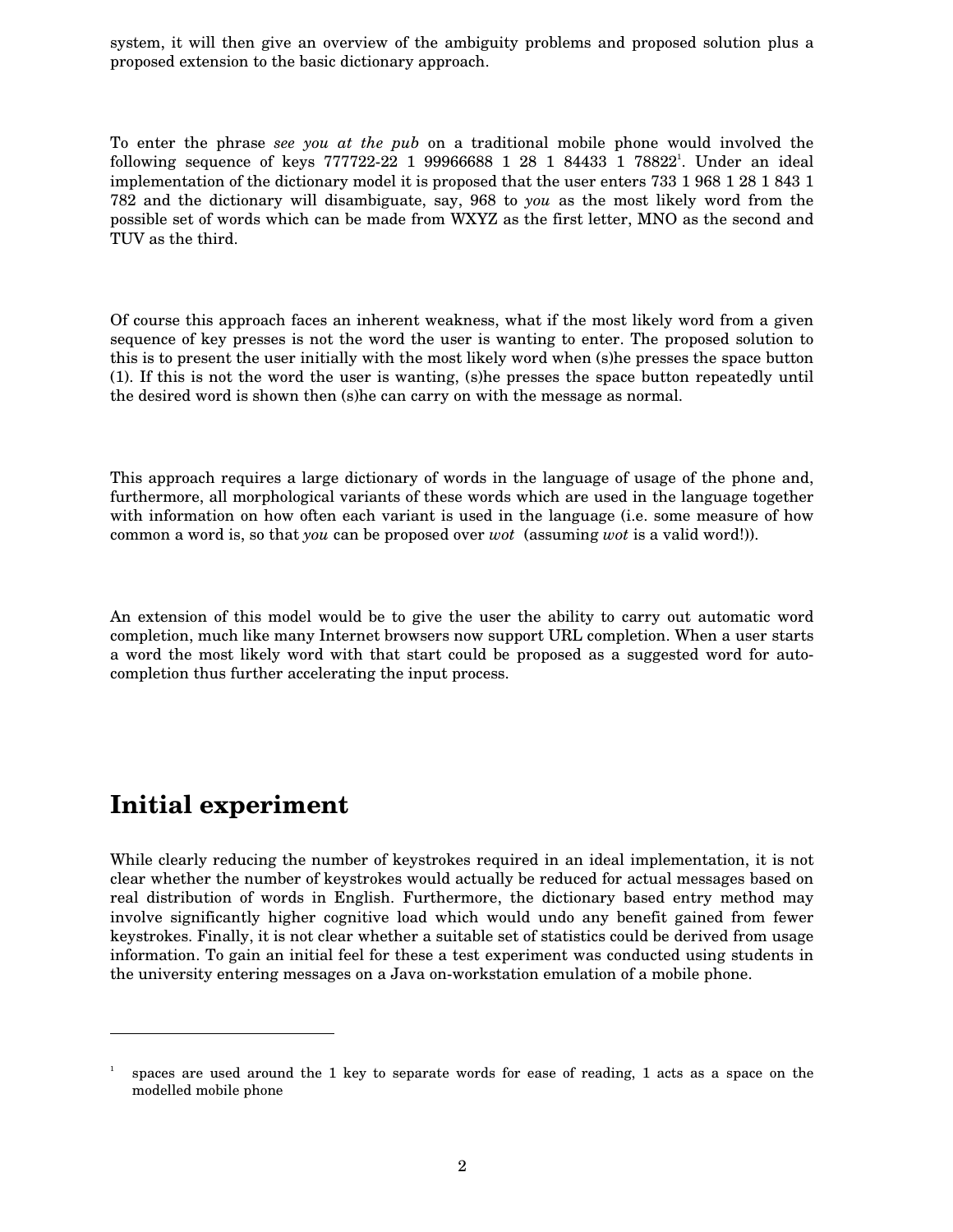Since the user experiments were to be conducted within The University of Glasgow, it was decided to base the dictionary and statistical estimates of usage of words on a local newspaper. We had access to six months of *The Herald*<sup>2</sup> on-line and carried out analysis to extract various lists of the most common words from the collection. The final experiments were based on an 8000 word collection.

In this pilot study 14 users were to enter three sentences on a mobile phone emulator twice: once using the traditional multiple click method and once using the proposed dictionary based method. The users were split into two groups, half of whom did traditional first, half dictionarybased. All groups were given a short period of training in each method just before using that method.

The results showed statistically significant differences for only one of the sample sentences: the longest sentence proved to be significantly faster with the dictionary based method than with the traditional method. Furthermore NASA TLX tests showed no statistically significant differences in workload between the two methods and a general preference for users to the new method.

# **Discussion**

-

Although the experiment attempted neutrality by using sentences which were written by a third party to be "in the style of a message you would be likely to send by phone message", there were only three sentences in this provisional experiment and it is not clear that these are the kind of message that users would actually send using a mobile phone with better text entry. A more detailed laboratory experiment has to be conducted with more users and more test sentences to make conclusive design decisions. Furthermore, after the design has been refined in the laboratory longitudinal studies would be required of users using the system implemented on a mobile phone.

The use of a national newspaper to gain statistical information worked well but was biased by the language used by a newspaper, for example political terms and political names were more prominent than is likely in mobile phone messages. This is likely to be a bootstrapping problem of the dictionary based phone system, ideally the dictionary would be based on the use of English for sending messages by phone but the current method is so slow to be distorting those message (e.g. by use of very short abbreviations between friends).

<sup>2</sup> A national newspaper published in Glasgow.